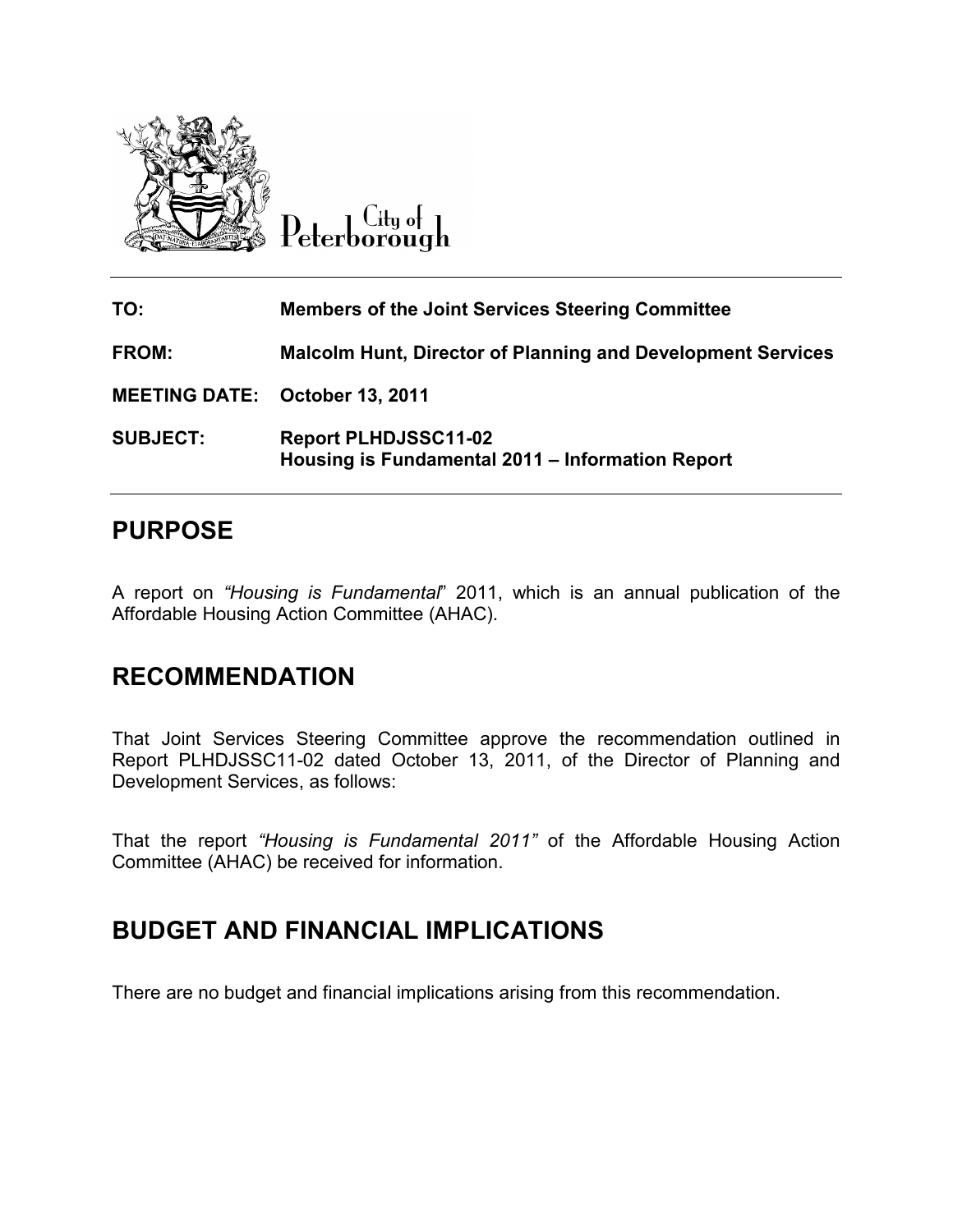# **BACKGROUND**

*Housing is Fundamental* is published annually by the Affordable Housing Action Committee (AHAC) and is compiled by of the Community Education Sub-Committee of AHAC. This is the sixth year of its publication.

In 2011, *Housing Is Fundamental* focuses on the theme of mental health, addiction and housing.

*Housing is Fundamental 2011* will be available to the public through a targeted mailing, by request, accessible through the City website and the media, and distributed at city, county and community forums. Upcoming housing forums over the coming year include the annual Ontario Non-Profit Housing Association (ONPHA) conference, and City meetings with community partners interested in promoting housing solutions.

*Housing is Fundamental 2011* will be shared with other municipalities, the province and the federal government.

As a tool for public education on the housing needs in the greater Peterborough area, this report is a comprehensive, single source document.

# **HOUSING IS FUNDAMENTAL 2011 FOCUS AND FINDINGS**

*"Housing is Fundamental 2011"* highlights the theme of mental health, addiciton and housing. The potential of housing to mitigate problems, be a source of stability and promote personal recovery is explored in the 2011 document.

Highlights include:

- o For those with serious mental illness, poverty is a major barrier to housing. All OW and ODSP recipients spend in excess of 30% of their total monthly entitlement, placing them in core housing need. About 70% of unemployed people with a psychiatric disability are subsisting on Social Assistance.
- $\circ$  A "housing first, recovery will follow" approach is proving to be a successful strategy in the largest project in Canadian history to study the link between homelessness and mental health.
- o Peterborough's homelessness partnering strategy has helped more than 70 people, "whatever their needs may be", to find and keep housing.